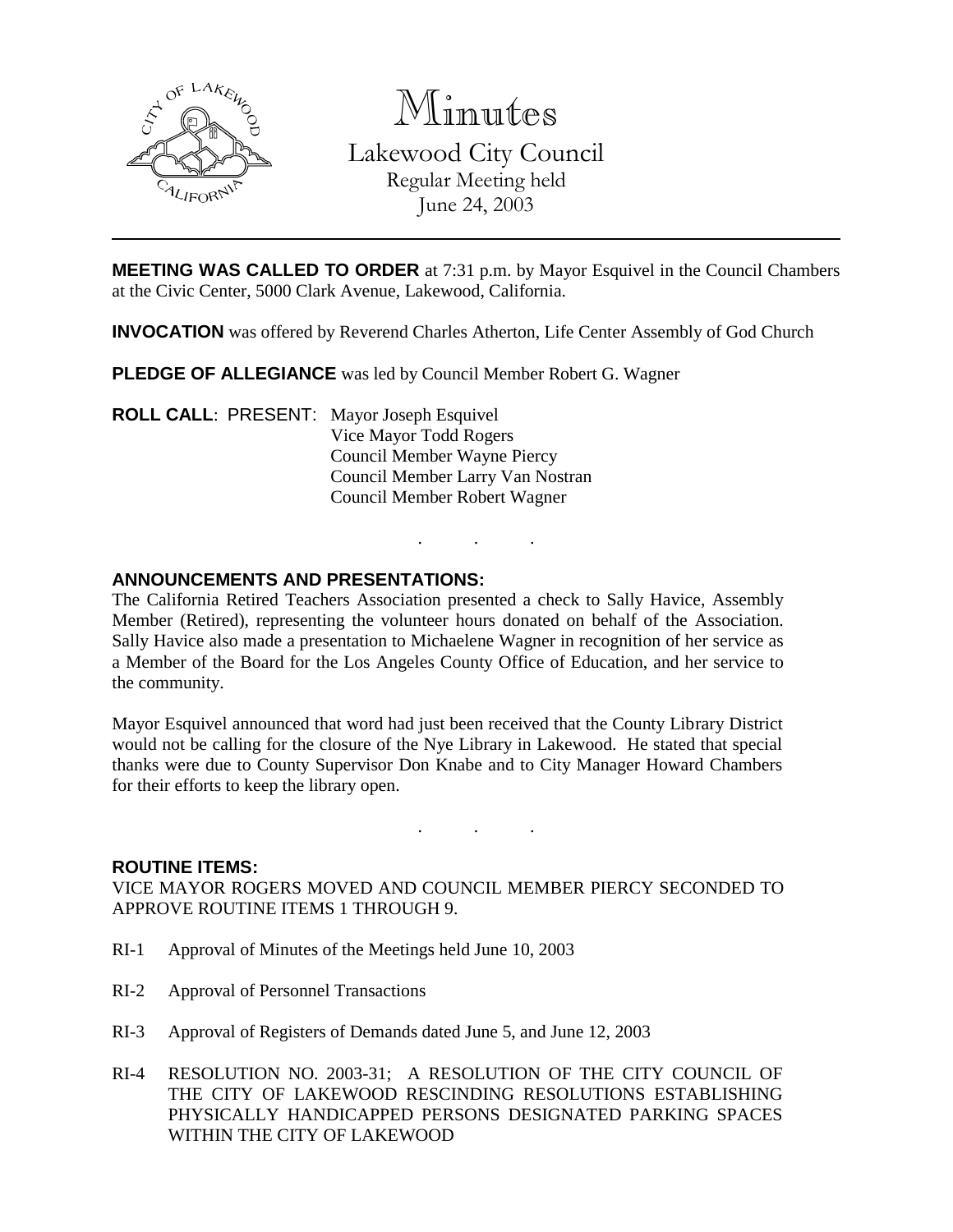#### **ROUTINE ITEMS:** Continued

- RI-5 Approval of Agreement for Foundation Investigation Report on Lakewood Sheriff's Station Remodel Project with AESCO Technologies, Inc.
- RI-6 Acceptance of Notice of Completion for Public Works Contract 03-4; Mayfair, Del Valle & Palms Parks Play Area Improvement Project; Malibu Pacific Tennis Courts, Inc.
- RI-7 Acceptance of Notice of Completion for Public Works Contract 01-9; Landscape Bloomfield Median; Reyco, Smith & Reynolds Erosion Control, Inc.
- RI-8 Approval of Substitution of Subcontractor for Public Works Project No. 02-7; Electrical Panel Work - Parks & Wells
- RI-9 RESOLUTION NO. 2003-32; A RESOLUTION OF THE CITY COUNCIL OF THE CITY OF LAKEWOOD AMENDING RESOLUTION NO. 2002-50 PERTAINING TO THE APPOINTMENT OF WILLIAM HOLT AS CITY PROSECUTOR

UPON ROLL CALL VOTE, THE MOTION WAS APPROVED:

AYES: COUNCIL MEMBERS: Piercy, Rogers, Van Nostran, Wagner and Esquivel NAYS: COUNCIL MEMBERS: None

### **1.1 • CONSIDERATION OF BUDGET FOR FISCAL YEAR 2003-04**

City Manager Howard Chambers displayed slides and presented an overview of the proposed budget for fiscal year 2003-04. He discussed fiscal realities facing the City such as the deficit condition of both the State and Federal governments; County of Los Angeles budget crisis, sluggish economic growth predicted; regional retail competition added to threats of fiscal reform and funding takeaways by the State. He briefly reviewed the major focus area of the budget: Economic Development; Street Maintenance; Water Quality Protection; Public Safety; San Gabriel River Parkway; Educational Improvements; Park Projects; Information Technology Upgrades; and 50th Anniversary Celebrations.

. . .

Chief Marv Cavanaugh, Los Angeles County Sheriff's Department, provided a brief overview of the public safety section of the budget. He reported that the Sheriff's Department had weathered \$84 million in budget cuts last year, causing them to close a major jail facility and eliminate positions. He stated that the staffing reductions were being accomplished through attrition rather than any layoff and that new deputies had not been hired in ten months. He advised that there were more budget cuts ahead with major reductions being seen in custody, the courts and overtime. He stated that Lakewood had an excellent policing plan that was effective and would survive because of the strong partnership between the Sheriff's Department staff and the City staff. He further stated that the City had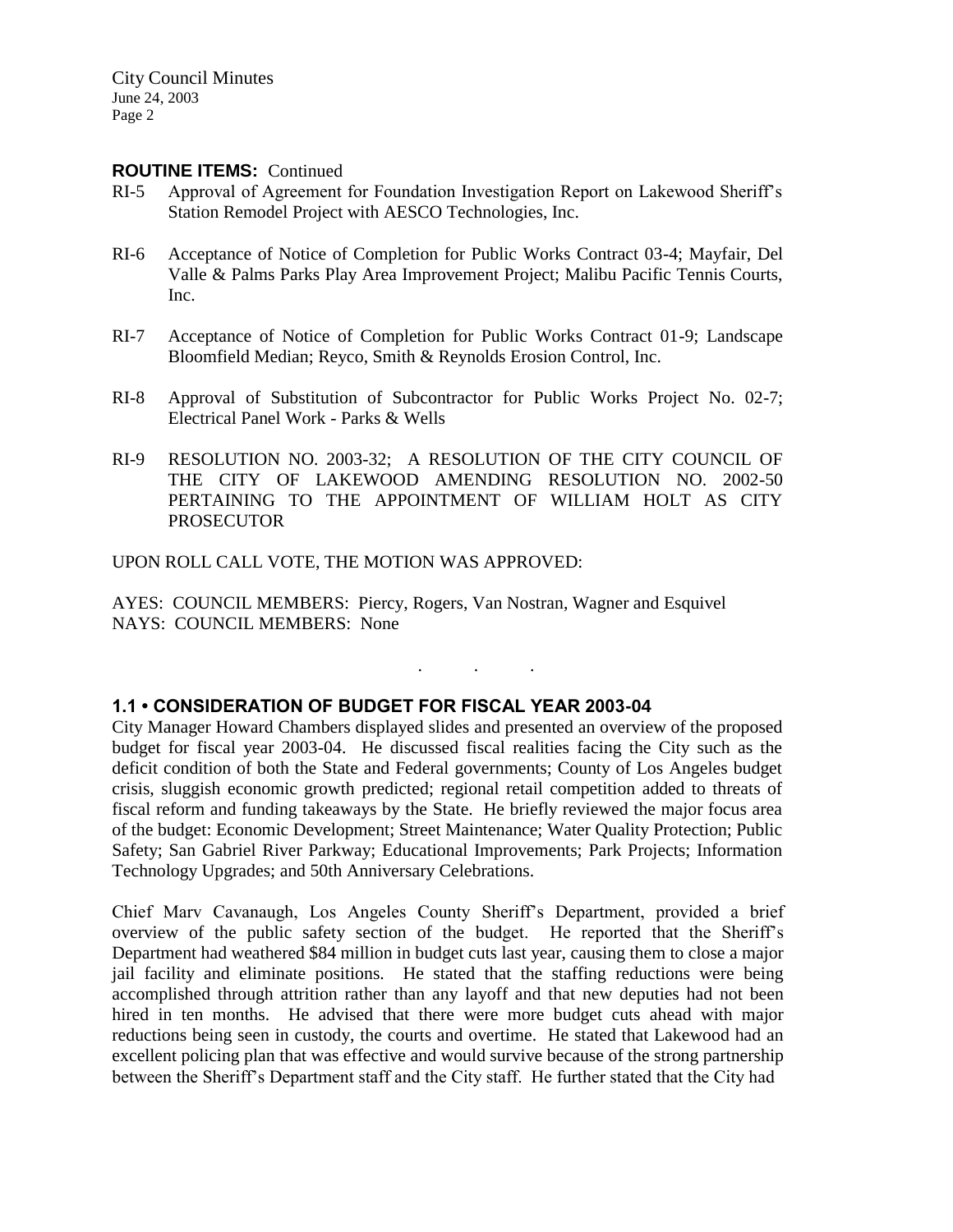**1.1 • CONSIDERATION OF BUDGET FOR FISCAL YEAR 2003-04** - Continued

provided them with the tools necessary to do the job, and noted vital elements of the program such as Neighborhood Watch; Volunteers on Patrol; Special Assignment Officers; Park Patrol; and the Community Safety Center in the Lakewood Center Mall, as well as the City's commitment to programs for families and youth. He reported that Part 1 crime was down over five percent from the previous year. He also reported that the plan to remodel the Lakewood Station was still alive and that Sheriff Baca and the Department were committed to meeting the needs of the community for the next twenty years and beyond.

Council Member Piercy inquired if the Volunteers on Patrol could be utilized to fill in for areas where staffing would be lost. The Chief responded by stating that staffing losses would mean that the work would not get done as quickly but that all essential tasks would get done.

The City Manager outlined the revenues by origin, including sales tax revenues and the top sales tax producers. He also reviewed budget appropriations including Contract Services, Personnel Costs, Supplies and Expenses and Capital Equipment/Improvements. Presenting the Legacy Capital Improvement Plan, the City Manager examined the available funding sources, the five-year projects by category and noted that the Plan was continually updated throughout the year and included a "wish list" of projects waiting for a funding source to become available. He provided a brief summary of the proposed two-year projects which included: Utility Undergrounding; Street Resurfacing; Hydrogen Sulfide Removal; Water Main Replacement; Hardscape Repairs; the West San Gabriel River, Phase II; Boyar Park Renovation; Traffic Signals; Centre Refurbishment; Hardware, Software Replacement; Water Well Improvements; ADA Right-Of-Way Locations; Roof Improvements; Veterans Memorial Restoration; Parking Lot Improvements; Civic Center Master Plan; and Sports Lamp Replacements. He concluded by stating Lakewood had cut spending in order to keep a balanced budget, while continuing to provide excellent customer services and that the \$49.7 million budget, as presented, was balanced without using any General Fund reserves.

Mayor Esquivel opened the public hearing at 8:45 p.m. and called for anyone in the audience wishing to address the City Council on this matter. There was no response.

Mayor Esquivel advised that Item 1.1.e.5 would be considered following the closed session.

Council Member Wagner requested that Items 1.1.e.24 and 1.1.e.29 be considered separately.

COUNCIL MEMBER VAN NOSTRAN MOVED AND COUNCIL MEMBER PIERCY SECONDED TO APPROVE ITEMS 1.1.c THROUGH 1.1.e.4, 1.1.e.6 THROUGH 1.1.e.23, 1.1.e.25 THROUGH 1.1.e.28 AND 1.1.e.30 THROUGH 1.1.e.36.

c) RESOLUTION NO. 2003-33; A RESOLUTION OF THE CITY COUNCIL OF THE CITY OF LAKEWOOD AMENDING THE BUDGET FOR FISCAL YEAR 2002-2003, AND AUTHORIZING THE APPROPRIATION OF RESERVE FUNDS INTO APPROPRIATE FUNDS AS OF JUNE 30, 2003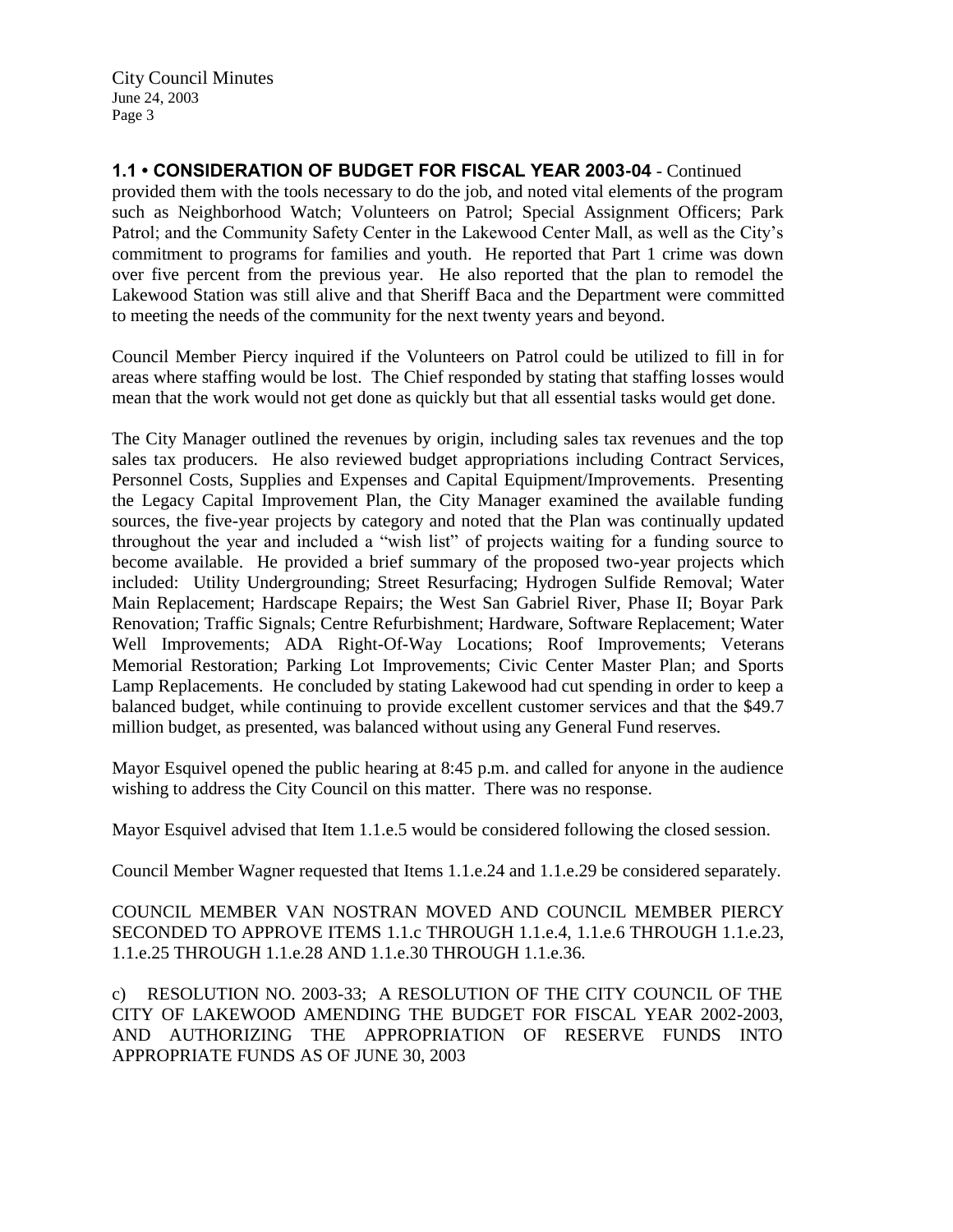**1.1 • CONSIDERATION OF BUDGET FOR FISCAL YEAR 2003-04** - Continued d) RESOLUTION NO. 2003-34; A RESOLUTION OF THE CITY COUNCIL OF THE CITY OF LAKEWOOD DETERMINING THE TOTAL ANNUAL APPROPRIATION SUBJECT TO LIMITATION OF THE CITY OF LAKEWOOD FOR THE FISCAL YEAR 2003-2004

e) RESOLUTION NO. 2003-35; A RESOLUTION OF THE CITY COUNCIL OF THE CITY OF LAKEWOOD ADOPTING THE BUDGET AND APPROPRIATING REVENUE FOR THE FISCAL YEAR 2003-2004

- 1) RESOLUTION NO. 2003-36; A RESOLUTION OF THE CITY COUNCIL OF THE CITY OF LAKEWOOD AUTHORIZING LOANS TO LAKEWOOD REDEVELOPMENT AGENCY
- 2) RESOLUTION NO. 2003-37; A RESOLUTION OF THE CITY COUNCIL OF THE CITY OF LAKEWOOD AUTHORIZING THE DIRECTOR OF FINANCE TO CERTIFY TO CITY LIGHT AND POWER LAKEWOOD, INC., THAT BASIC FEE PAYMENTS HAVE BEEN INCLUDED IN THE BUDGET
- 3) RESOLUTION NO. 2003-38; A RESOLUTION OF THE CITY COUNCIL OF THE CITY OF LAKEWOOD AMENDING RESOLUTION NO. 2002-38 PERTAINING TO EMPLOYEE BENEFITS AND THE CLASSIFICATION AND COMPENSATION OF CITY OFFICERS AND EMPLOYEES, AND ESTABLISHING EMPLOYEE BENEFITS, DEFINING THE CONDITIONS AND HOURS OF EMPLOYMENT, AND ADOPTING A CLASSIFICATION AND COMPENSATION PLAN FOR CITY OFFICERS AND EMPLOYEES
- 4) RESOLUTION NO. 2003-39; A RESOLUTION OF THE CITY COUNCIL OF THE CITY OF LAKEWOOD REPEALING RESOLUTION NO. 2002-39 PERTAINING TO HOURLY-RATED PART-TIME EMPLOYEES AND ENACTING A PERSONNEL RESOLUTION ESTABLISHING THE COMPENSATION, RULES AND REGULATIONS PERTAINING TO HOURLY-RATED PART-TIME EMPLOYEES
- 6) RESOLUTION NO. 2003-41; A RESOLUTION OF THE CITY COUNCIL OF THE CITY OF LAKEWOOD AMENDING RESOLUTION NO. 76-102 PERTAINING TO THE CITY ATTORNEY'S RETAINER AGREEMENT
- 7) RESOLUTION NO. 2003-42; A RESOLUTION OF THE CITY COUNCIL OF THE CITY OF LAKEWOOD AMENDING AND RENEWING A COMMUNITY RECREATION PROGRAM AGREEMENT WITH THE ABC UNIFIED SCHOOL DISTRICT
- 8) RESOLUTION NO. 2003-43; A RESOLUTION OF THE CITY COUNCIL OF THE CITY OF LAKEWOOD AMENDING AND RENEWING AN AGREEMENT BETWEEN THE CITY OF LAKEWOOD AND COMMUNITY FAMILY GUIDANCE CENTER PROVIDING COUNSELING SERVICES FOR FAMILIES AND JUVENILE RESIDENTS OF THE CITY OF LAKEWOOD FOR THE FISCAL YEAR 2003-2004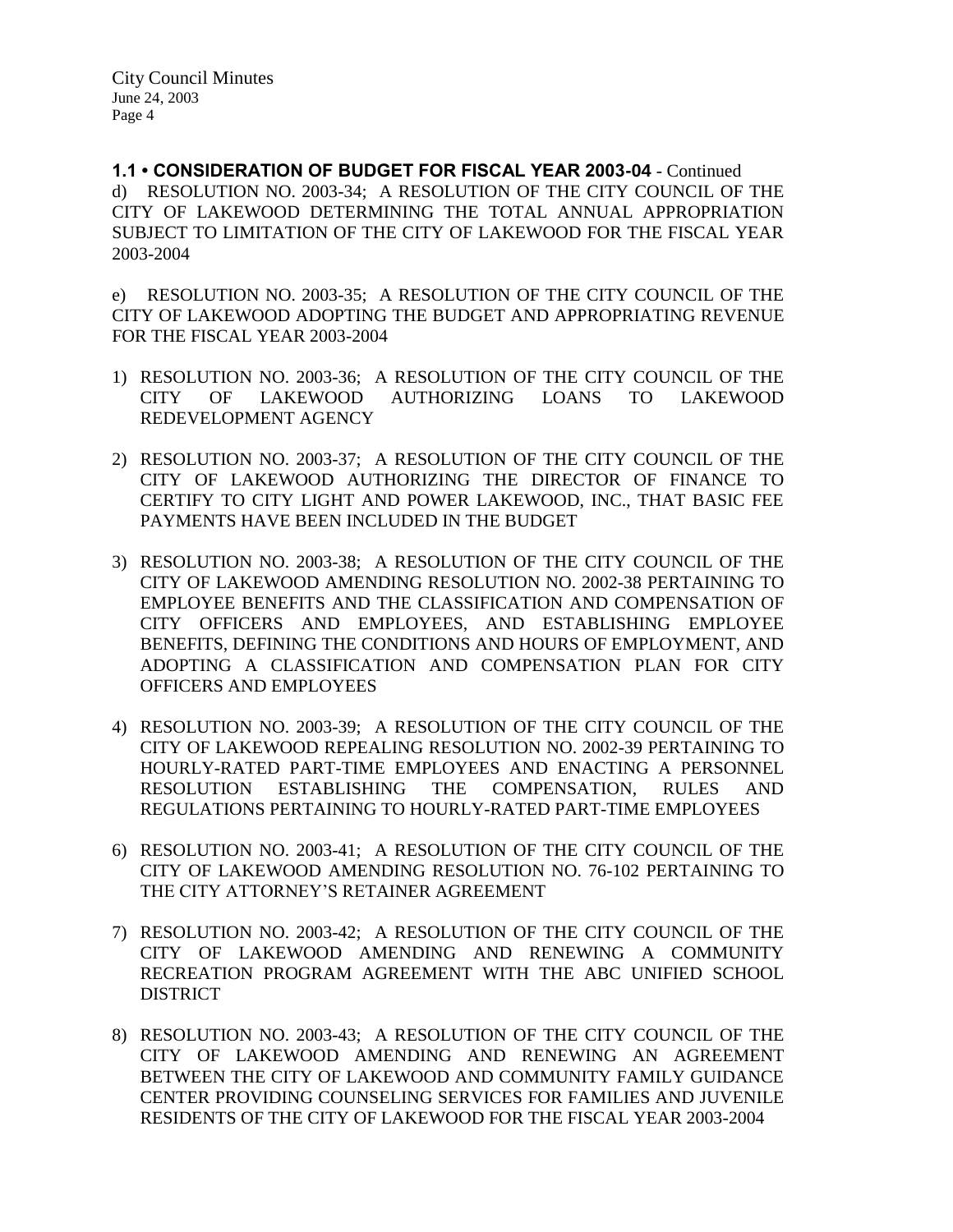- **1.1 CONSIDERATION OF BUDGET FOR FISCAL YEAR 2003-04**  Continued
- 9) RESOLUTION NO. 2003-44; A RESOLUTION OF THE CITY COUNCIL OF THE CITY OF LAKEWOOD AMENDING AND RENEWING AN AGREEMENT BETWEEN THE CITY OF LAKEWOOD AND FAMILY SERVICE OF LONG BEACH, HOMEMAKER PROGRAM, PROVIDING HOMEMAKER SERVICES TO LAKEWOOD RESIDENTS FOR THE FISCAL YEAR 2003-2004
- 10) RESOLUTION NO. 2003-45; A RESOLUTION OF THE CITY COUNCIL OF THE CITY OF LAKEWOOD AMENDING AND RENEWING AN AGREEMENT BETWEEN THE CITY OF LAKEWOOD AND LAKEWOOD MEALS ON WHEELS FOR THE FISCAL YEAR 2003-2004
- 11) RESOLUTION NO. 2003-46; A RESOLUTION OF THE CITY COUNCIL OF THE CITY OF LAKEWOOD AMENDING AND RENEWING AN AGREEMENT BETWEEN THE CITY OF LAKEWOOD AND PATHWAYS VOLUNTEER HOSPICE. INC. PROVIDING IN-HOME MEDICAL SERVICES FOR TERMINALLY ILL RESIDENTS OF THE CITY OF LAKEWOOD FOR THE FISCAL YEAR 2003- 2004
- 12) RESOLUTION NO. 2003-47; A RESOLUTION OF THE CITY COUNCIL OF THE CITY OF LAKEWOOD AMENDING AND RENEWING AN AGREEMENT BETWEEN THE CITY OF LAKEWOOD AND SU CASA FAMILY CRISIS AND SUPPORT CENTER PROVIDING COUNSELING SERVICES FOR FAMILIES AND JUVENILE RESIDENTS OF THE CITY OF LAKEWOOD FOR THE FISCAL YEAR 2003-2004
- 13) Approval of Amendment to Agreement for Animal Control Services with Southeast Area Animal Control Authority
- 14) Approval of Extension of Agreement for Construction Management/Inspection Services with BDA Associates
- 15) Approval of Extension of Agreement for Engineering and Traffic Survey Services with Newport Traffic Studies
- 16) Approval of Extension of Agreement for Hardscape Maintenance with Kalban, Inc.
- 17) Approval of Agreement for Engineering Services with Associated Soils Engineering, Inc.
- 18) Approval of Agreement for HVAC Preventative Maintenance Services with Process Cooling & Heating
- 19) Approval of Agreement for Solid Waste and Storm Water Consulting Services with S.C.S. Consultants
- 20) Approval of Amendment to Transportation Planning and Engineering Services Agreement with LSA Associates, Inc.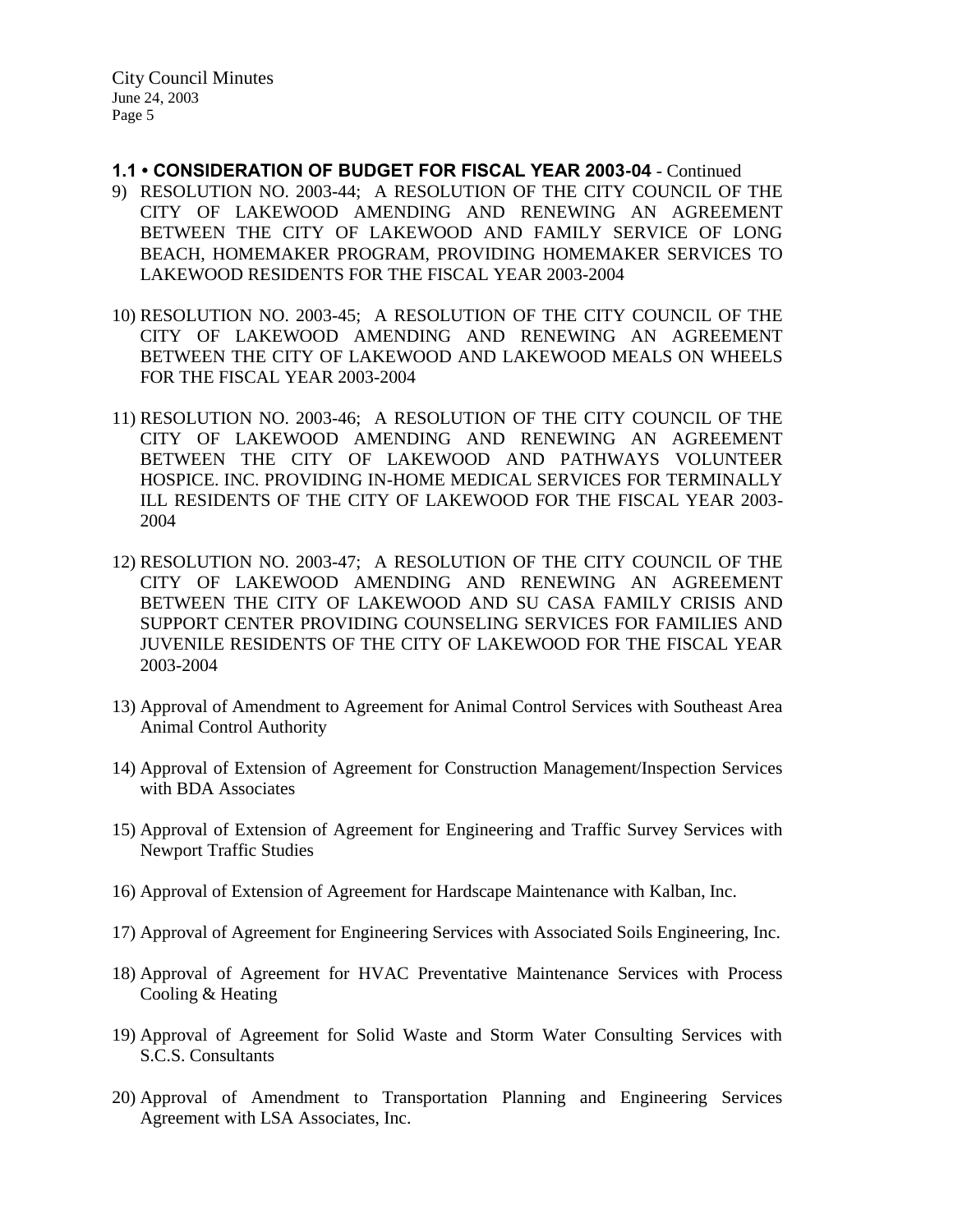## **1.1 • CONSIDERATION OF BUDGET FOR FISCAL YEAR 2003-04** - Continued

- 21) Approval of Extension of Agreement for Fire & Security Alarm Services with Sonitrol of Long Beach
- 22) Approval of Extension of Agreement for Roof Warranty Inspection/Maintenance Services with AM Technologies, Inc.
- 23) Approval of Agreement for Auditing Services with Diehl Evans
- 25) Approval of Agreement for Document Imaging System Maintenance and Support
- 26) RESOLUTION NO. 2003-50; A RESOLUTION OF THE CITY COUNCIL OF THE CITY OF LAKEWOOD APPROVING AMENDMENT TO THE AGREEMENT WITH THE GREATER LAKEWOOD CHAMBER OF COMMERCE FOR ADVERTISING AND PROMOTION SERVICES
- 27) Approval of Renewal of Agreement for Safety Consulting Services with Pacific Health & Safety Consulting, Inc.
- 28) Approval of Agreement for Computer Management Services with ACS State and Local Solutions, Inc.
- 30) Approval of Agreement for Marketing and Design Services with Slover and Kinsbursky
- 31) Approval of Agreement with J. D. Franz Research Services for Community Surveys
- 32) Approval of Video Production Services and Facilities Fee Schedule
- 33) Approval of Agreement for GIS Services with California State University, Long Beach
- 34) Approval of Renewal of Agreement with Fair Housing Consulting Services
- 35) Approval of Extension of Reimbursement Agreement for Long Beach Transit Dial-A-Lift Services
- 36) Approval of Amendment to the Single Family Rehabilitation Loan Program

UPON ROLL CALL VOTE, THE MOTION WAS APPROVED:

AYES: COUNCIL MEMBERS: Piercy, Rogers, Van Nostran, Wagner and Esquivel NAYS: COUNCIL MEMBERS: None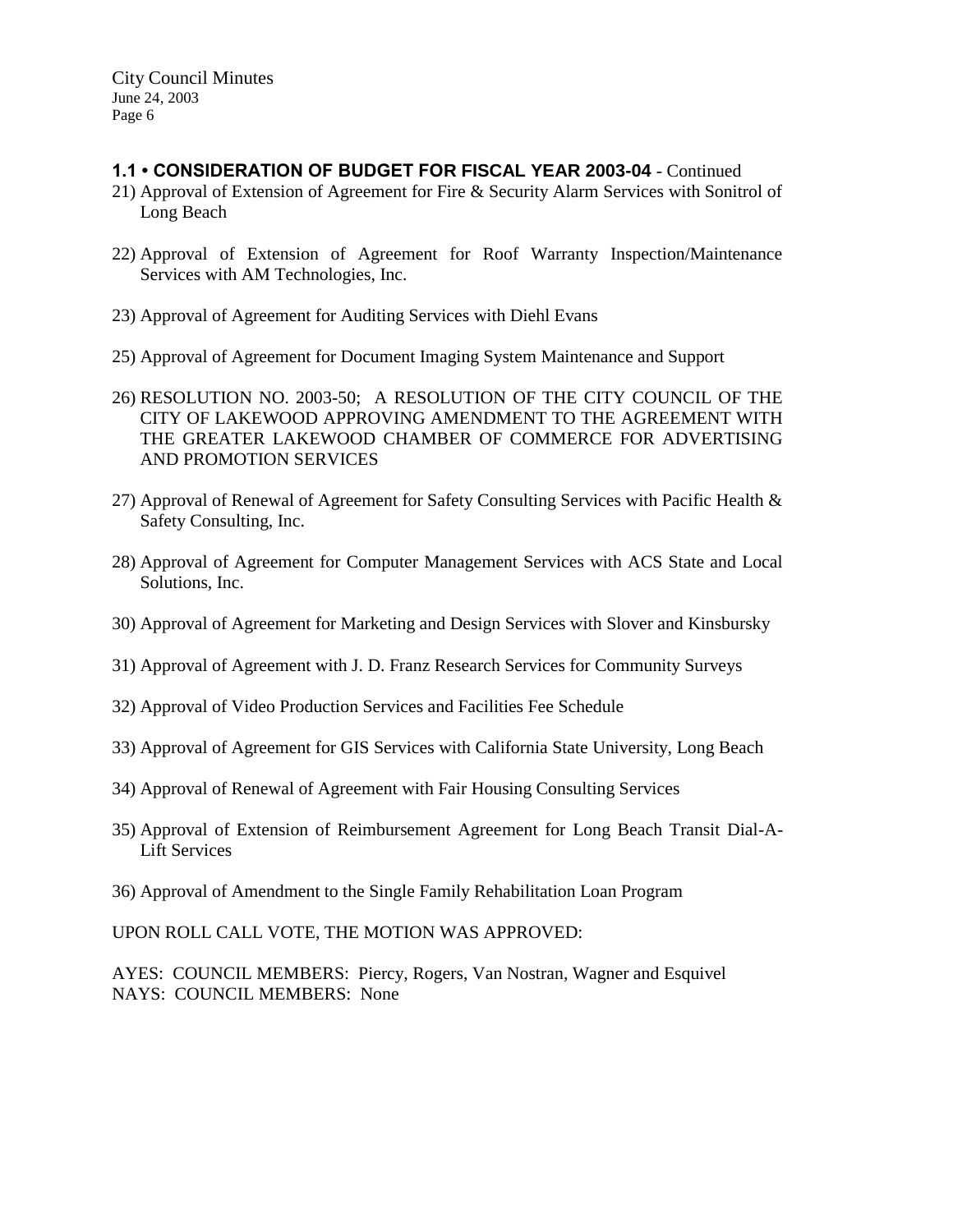**1.1 • CONSIDERATION OF BUDGET FOR FISCAL YEAR 2003-04** - Continued 24) RESOLUTION NO. 2003-48; A RESOLUTION OF THE CITY COUNCIL OF THE CITY OF LAKEWOOD AMENDING THE SOLID WASTE COLLECTION RATE SCHEDULE AND ADJUSTING THE FEES OR CHARGES FOR SINGLE-FAMILY RESIDENTIAL REFUSE SERVICE

RESOLUTION NO. 2003-49; A RESOLUTION OF THE CITY COUNCIL OF THE CITY OF LAKEWOOD ADJUSTING THE FEES OR CHARGES FOR SPECIAL REFUSE BIN SERVICE

Council Member Wagner stated he would like to consider the two resolutions separately as the resolution for residential refuse service included a one dollar per month increase which he intended to oppose. Citing offset funding available through the rate stabilization fund, he stated he felt there was no real need to increase fees until the rate stabilization fund was completely used up.

COUNCIL MEMBER PIERCY MOVED AND VICE MAYOR ROGERS SECONDED TO ADOPT RESOLUTION NO. 2003-48.

Vice Mayor Rogers stated that difficult decisions regarding rate adjustments should not be deferred since that can mean even more difficult and proportionately higher increases later. He stated that he favored an incremental increase in order to soften the blow of any increases that may be necessary once the rate stabilization fund had been depleted.

UPON ROLL CALL VOTE, THE MOTION WAS APPROVED:

AYES: COUNCIL MEMBERS: Piercy, Rogers and Esquivel NAYS: COUNCIL MEMBERS: Van Nostran and Wagner

COUNCIL MEMBER VAN NOSTRAN MOVED AND COUNCIL MEMBER PIERCY SECONDED TO ADOPT RESOLUTION NO. 2003-49. UPON ROLL CALL VOTE, THE MOTION WAS APPROVED:

AYES: COUNCIL MEMBERS: Piercy, Rogers, Van Nostran, Wagner and Esquivel NAYS: COUNCIL MEMBERS: None

29) Approval of Agreement for Page Composition, Printing and Preparation for Mailing of the City Newsletter

Council Member Wagner stated that with the many technological advances over the past several years, he would like to request that a study be done to determine the feasibility of upgrading the City's printing facilities so that more print jobs could be done in-house, rather than relying on a contract printer.

COUNCIL MEMBER WAGNER MOVED AND COUNCIL MEMBER VAN NOSTRAN SECONDED TO APPROVE ITEM 1.1.e.29.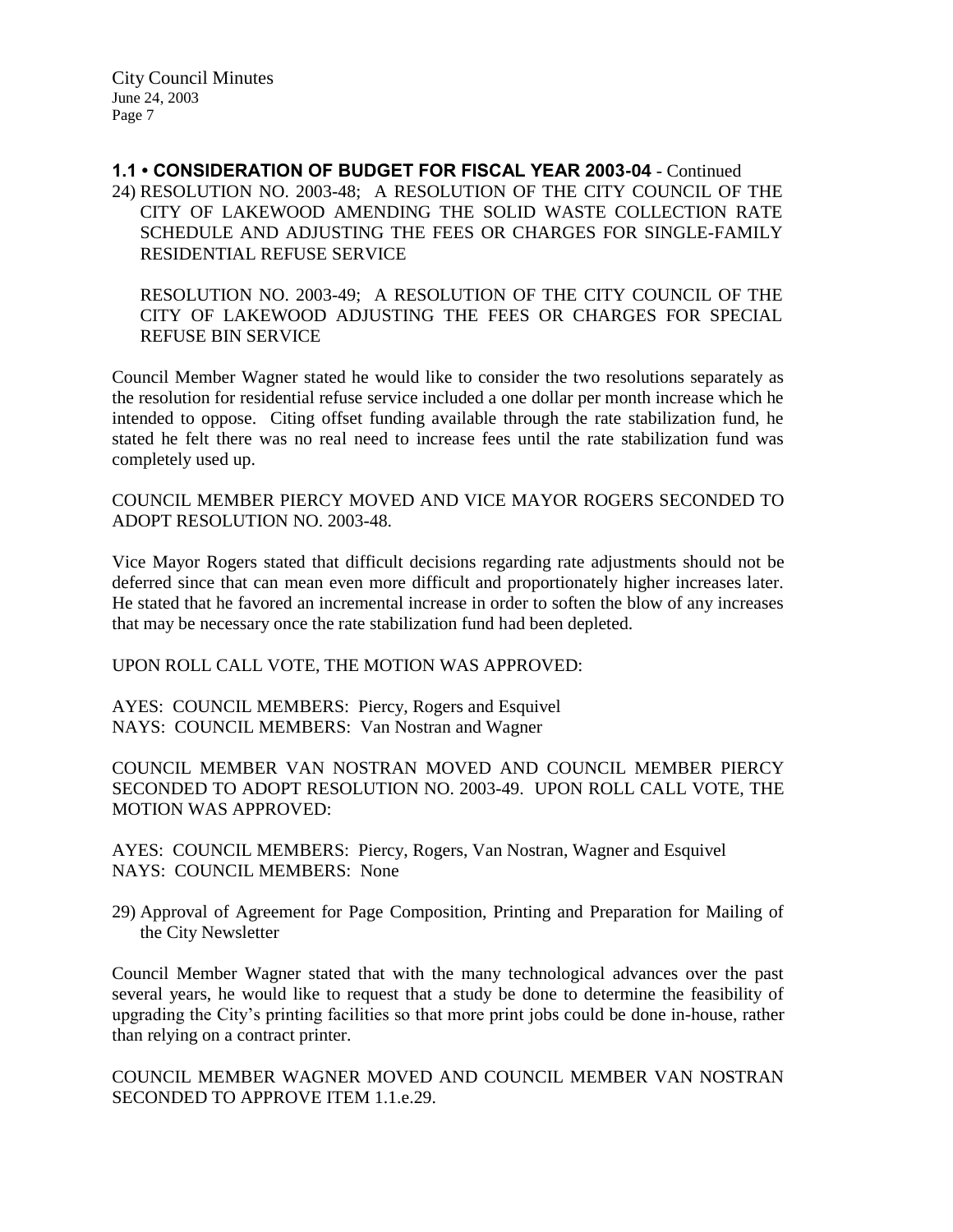## **1.1 • CONSIDERATION OF BUDGET FOR FISCAL YEAR 2003-04** - Continued UPON ROLL CALL VOTE, THE MOTION WAS APPROVED:

AYES: COUNCIL MEMBERS: Piercy, Rogers, Van Nostran, Wagner and Esquivel NAYS: COUNCIL MEMBERS: None

Council Member Wagner stated that since it was unknown at this time what future impacts State requirements would have upon the City's budget, he would like to have costs associated with the NPDES permit process and the prevailing wage requirements separately delineated so that the City Council could keep track of and monitor these costs. He concluded by stating that he felt it was important to know the extent to which these costs were impacting the City and that he had confirmed with the City Manager that it could be accomplished.

COUNCIL MEMBER WAGNER MOVED AND COUNCIL MEMBER PIERCY SECONDED TO SEPARATELY DELINEATE COSTS FOR NPDES AND PREVAILING WAGE REQUIREMENTS. UPON ROLL CALL VOTE, THE MOTION WAS APPROVED:

AYES: COUNCIL MEMBERS: Piercy, Rogers, Van Nostran, Wagner and Esquivel NAYS: COUNCIL MEMBERS: None

**1.2 • AWARD OF BID FOR PUBLIC WORKS CONTRACT NO. 03-8; FUEL SYSTEM UPGRADE**

. . .

Lisa Rapp, Director of Public Works, gave a brief oral presentation based upon the memorandum in the agenda and stated three bids had been received for the upgrade of the gasoline refueling system at the Arbor Water Yard. It was the recommendation of staff that the City Council adopt the plans, specifications and working details of the project; appropriate \$65,000 from the General Fund to the project account; award a contract to the low bidder, Moine Brothers, in the amount of \$56,300; and authorize staff to approve a cumulative total of contract change orders not to exceed \$8,700.

Mayor Esquivel opened the public hearing at 8:56 p.m. and called for anyone in the audience wishing to address the City Council on this matter. There was no response.

VICE MAYOR ROGERS MOVED AND COUNCIL MEMBER PIERCY SECONDED TO CLOSE THE PUBLIC HEARING AND APPROVE STAFF'S RECOMMENDATIONS. UPON ROLL CALL VOTE, THE MOTION WAS APPROVED:

AYES: COUNCIL MEMBERS: Piercy, Rogers, Van Nostran, Wagner and Esquivel NAYS: COUNCIL MEMBERS: None

. . .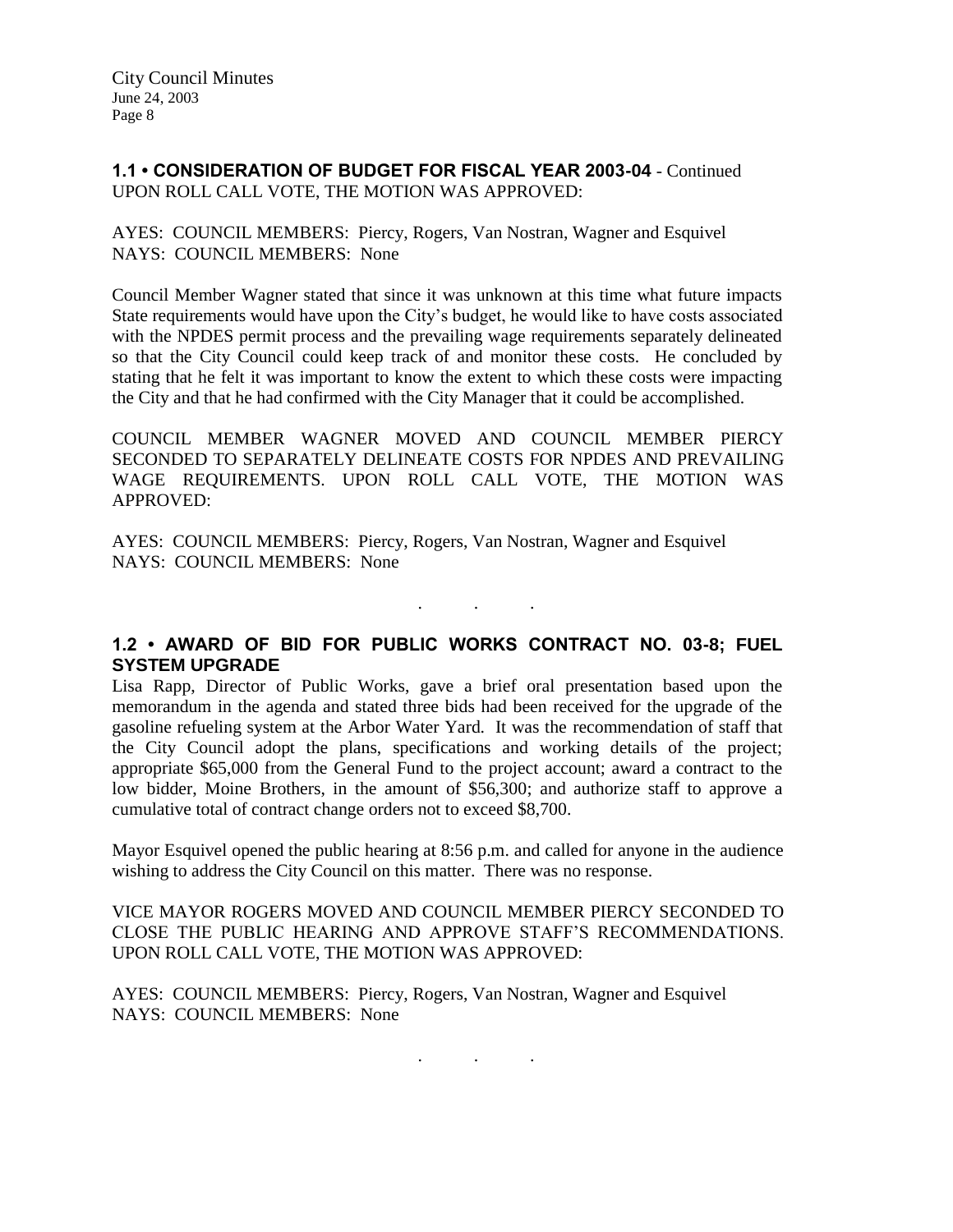### **2.1 • PRECISE PLAN FOR CANDLEWOOD STREET**

ORDINANCE NO. 2003-6; AN ORDINANCE OF THE CITY COUNCIL OF THE CITY OF LAKEWOOD AMENDING ORDINANCE NO. 2003-1 INCORPORATING THE PRECISE PLAN INTO THE PD-SF (SINGLE FAMILY DWELLING UNIT PLANNED DEVELOPMENT) ZONING FOR THAT PROPERTY LOCATED AT CANDLEWOOD STREET, DESIGNATED ADOPTION OF PRECISE PLAN FOR ZONE CHANGE CASE NO. 106 was read by title by the City Clerk.

COUNCIL MEMBER VAN NOSTRAN MOVED AND VICE MAYOR ROGERS SECONDED TO WAIVE FURTHER READING OF ORDINANCE NO. 2003-6. UPON ROLL CALL VOTE, THE MOTION WAS APPROVED:

AYES: COUNCIL MEMBERS: Piercy, Rogers, Van Nostran, Wagner and Esquivel NAYS: COUNCIL MEMBERS: None

VICE MAYOR ROGERS MOVED AND COUNCIL MEMBER PIERCY SECONDED TO ADOPT ORDINANCE NO. 2003-6. UPON ROLL CALL VOTE, THE MOTION WAS APPROVED:

AYES: COUNCIL MEMBERS: Piercy, Rogers, Van Nostran, Wagner and Esquivel NAYS: COUNCIL MEMBERS: None

# **3.1 • ADDITIONAL WORK FOR PUBLIC WORKS PROJECT NO. 03-5, WATERMAIN REPLACEMENT 2003**

. . .

The Public Works Director gave a brief oral presentation based on the memorandum contained in the agenda and reported that work was currently underway on the watermain replacement project which included the installation of new water mains, valves, fire hydrants, and service lines. She advised that the contractor for the project had provided a very favorable bid and in addition to providing quality work on the project to date, had expressed a willingness to add work at the original bid prices. She stated that there was funding available to add an additional 1.4 miles of water distribution main. It was the recommendation of staff that the City Council approve a contract change order for \$400,000 to Precision Pipeline, Inc. for installation of additional water distribution main and appropriate \$326,000 from the Water Fund to the project account.

COUNCIL MEMBER WAGNER MOVED AND COUNCIL MEMBER PIERCY SECONDED TO APPROVE STAFF'S RECOMMENDATIONS. UPON ROLL CALL VOTE, THE MOTION WAS APPROVED:

AYES: COUNCIL MEMBERS: Piercy, Rogers, Van Nostran, Wagner and Esquivel NAYS: COUNCIL MEMBERS: None

. . .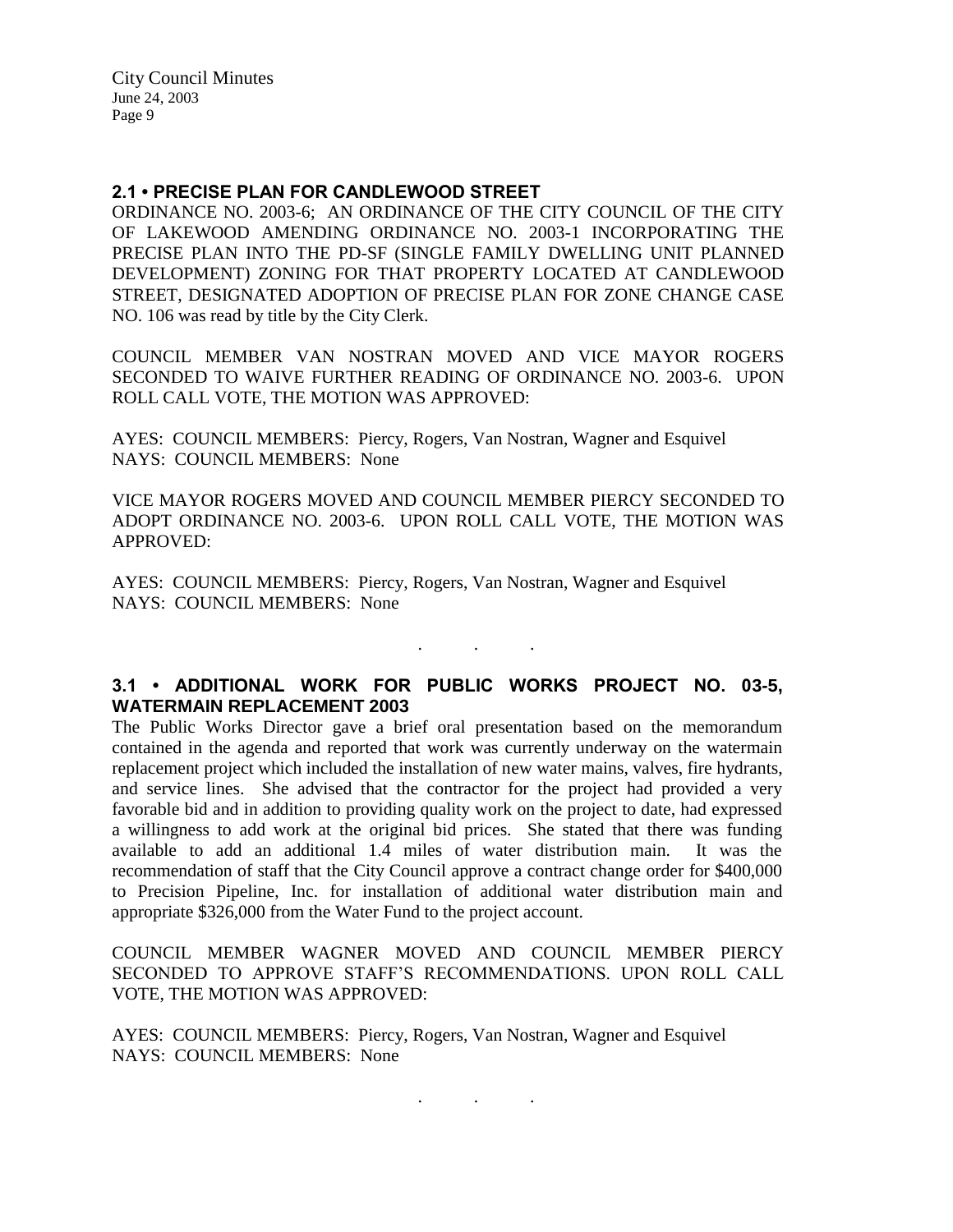At 9:02 p.m., the Regular Meeting of the City Council was recessed for the Meeting of the Lakewood Redevelopment Agency. At 9:04 p.m., the City Council Meeting was reconvened.

. . .

### **ORAL COMMUNICATIONS:** None

### **CLOSED SESSION:**

Mayor Esquivel announced that the City Council would recess to a closed session pursuant to Government Code §54957 to evaluate the performance of the City Manager.

. . .

At 9:34 p.m., the City Council reconvened with all members present.

VICE MAYOR ROGERS MOVED AND COUNCIL MEMBER PIERCY SECONDED TO ADOPT RESOLUTION NO. 2003-40.

RESOLUTION NO. 2003-40; A RESOLUTION OF THE CITY COUNCIL OF THE CITY OF LAKEWOOD AMENDING RESOLUTION NO. 76-66 PERTAINING TO THE CITY MANAGER

Council Member Van Nostran stated that he had a problem with leaving the wages of the City Manager at the same level as the previous year, as he felt it was important to keep pace with salary levels in other cities. He further stated he would like to extend to the City Manager, the same level of increase offered to the department heads.

COUNCIL MEMBER VAN NOSTRAN MOVED AND COUNCIL MEMBER PIERCY SECONDED TO AMEND THE PROPOSED RESOLUTION TO INCLUDE A TWO PERCENT SALARY INCREASE FOR FISCAL YEAR 2003-04.

Council Member Wagner stated that an increase had not been requested and that the resolution should be adopted as it had been originally presented.

UPON ROLL CALL VOTE, THE ORIGINAL MOTION ADOPTING RESOLUTION NO. 2003-40 WAS APPROVED:

AYES: COUNCIL MEMBERS: Piercy, Rogers, Van Nostran and Esquivel NAYS: COUNCIL MEMBERS: Wagner

UPON ROLL CALL VOTE, THE AMENDMENT TO RESOLUTION NO. 2003-40 WAS APPROVED:

AYES: COUNCIL MEMBERS: Piercy, Rogers, Van Nostran and Esquivel NAYS: COUNCIL MEMBERS: Wagner

. . .